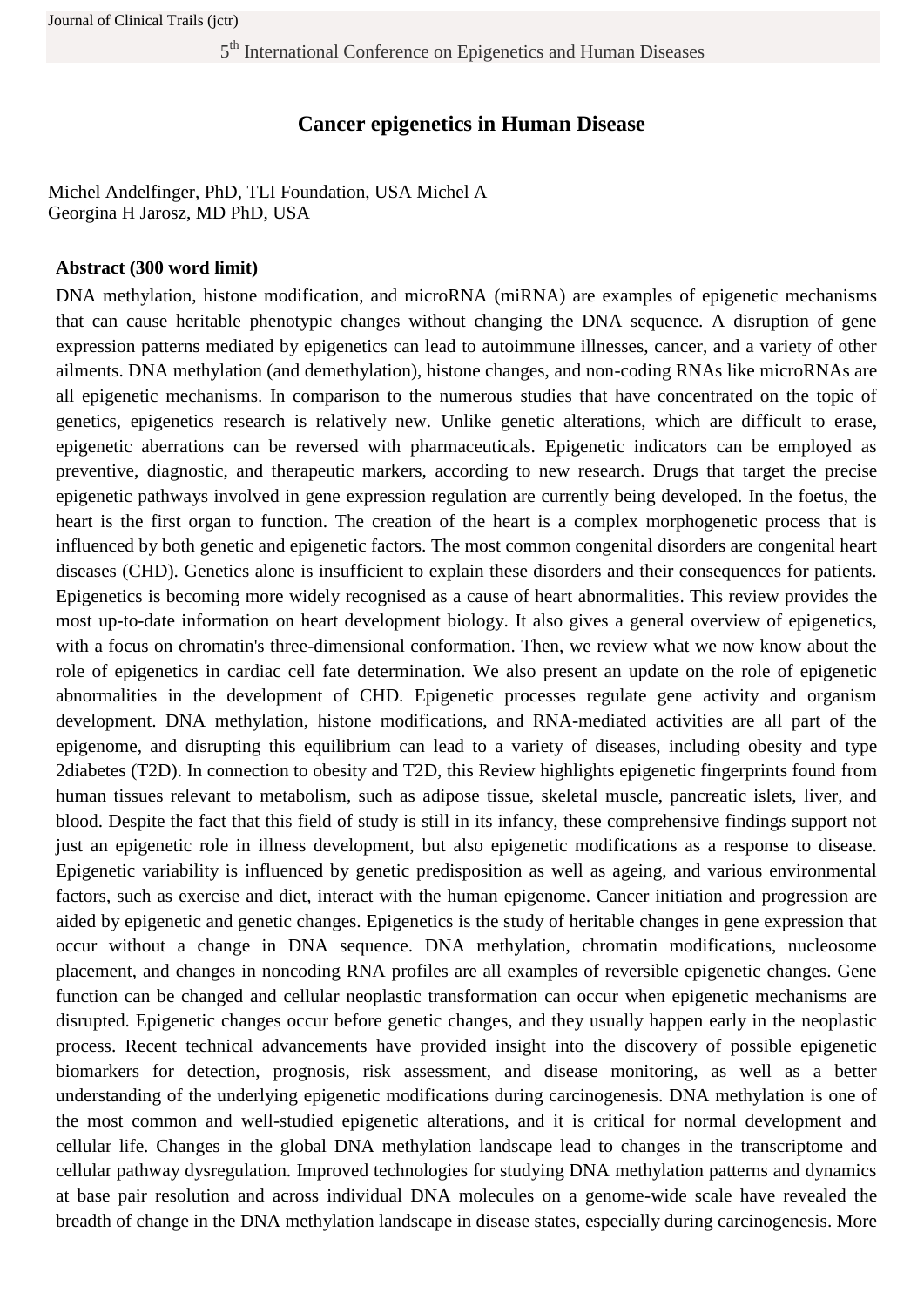recently, DNA hydroxymethylation profiling techniques have been developed, which allow for the discrimination of 5mC and 5hmC profiles and provide additional insights into DNA methylation dynamics and remodelling in cancer. In this study, we look at how DNA methylation and DNA hydroxymethylation are distributed in distinct genomic contexts, first in normal cells and then in cancer. Finally, we go over DNA methylation profiling techniques, including single-cell methods, bisulfite-free methods, and ultra-long read sequencing techniques.

#### **Important of research**

The intensive research being carried out in the field the study of epigenetic modifications in normal and diseased tissues has progressed significantly. Epigenetic research has been concentrated on cancer thus far, but as the discipline has progressed, new insights into other diseases, particularly neurological and autoimmune diseases, have emerged. Epigenetic changes are likely to be found in other diseases; indeed, they have already been identified in cardiovascular diseases, metabolic diseases, myopathies, and children born through assisted reproductive technologies. The description of full DNA methylomes of humans and viruses, the possible discovery of non-CpG methylation, the defining of CpG island shores, and so on has all been made in recent months. the role of abnormal DNA methylation in illnesses other than cancer, the definition of new histone modifications and variants, as well as their functions, the discovery of new epigenetic machinery such as the DNA demethylase Tet1 and the histone kinase JAK2, the description of new epigenetic mutations, and the flurry of ncRNA studies emphasising the relevance of RNA-mediated epigenetic regulation. Epigenomic analysis on a broad scale is now possible thanks to technological advancements. The first wholegenome, high-resolution epigenetic maps are now available, but we shouldn't stop there. In both healthy and pathological tissues, detailed human DNA methylomes, histone modification, and nucleosome positioning maps are required. Several worldwide projects and initiatives have been launched in this regard: among them, the NIH Roadmap Epigenomics Program, the ENCODE Project, the A HEAD Project, and the Epigenomics NCBI browser (see Bernstein and colleagues and Satterlee and colleagues in this issue's commentary).

### **Biography**



Michel Andelfinger has her expertise in evaluation and passion in improving the health and wellbeing. Her open and contextual evaluation model based on responsive constructivists creates new pathways for improving healthcare. She has built this model after years of experience in research, evaluation, teaching and administration both in hospital and education institutions. The foundation is based on Third generation evaluation (Khosla & Jones, 1989) which is a methodology that utilizes the previous generations of evaluation: measurement, description and judgment. It allows for value-pluralism. Professor working in the field of Human disease Completed studies from University School of Medicine, USA. Research interests include medical science, Public health, Welfare of society. This approach is responsive to all stakeholders and has a different way of focusing. Dr. Michel Andelfinger was invited to be the advisory board and keynote speaker for advanced level training of various international companies and courses to train the advanced uses of filler, botox, and thread lift, and invited to be the speaker for Human disease and cancer epigenetics. Michel MBChB, MD, Ph.D. has both medical and biological backgrounds. After 12 years practice of internal medicine in Southeast University, full time and Circulating histones are mediators of cancer injury.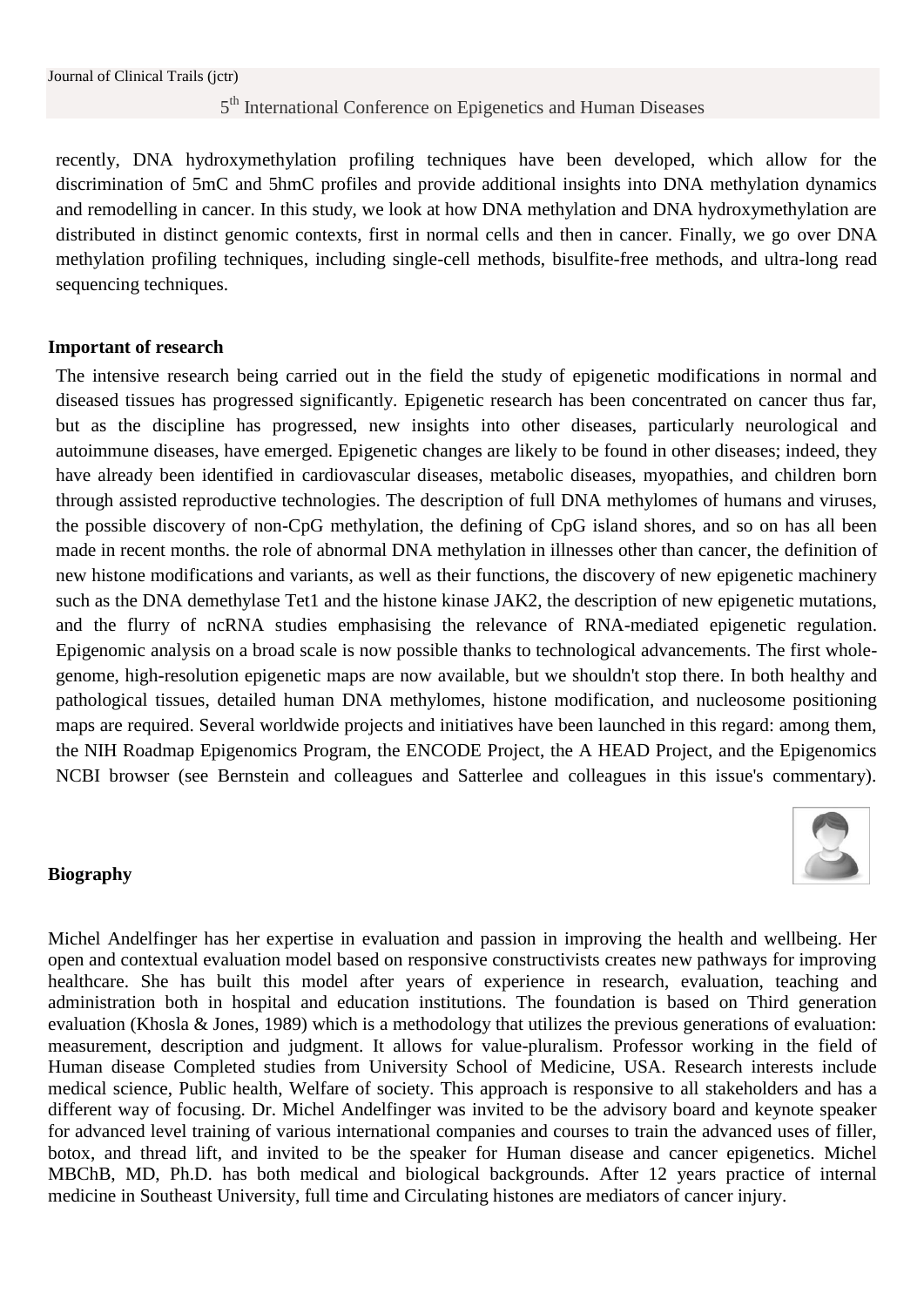#### Email: Michelaf14@xxxmail.com

#### **Importance's of institute**



Stanford University School of Medicine is Stanford University's medical school, located in Stanford, California. Its origins can be traced back to the University of the Pacific's Medical Department, which was founded in San Francisco in 1858. In 1908, Stanford purchased this medical school, which was then known as Cooper Medical College. In 1959, the medical school relocated to the Stanford campus in Palo Alto, California. Stanford Medicine includes the School of Medicine, Stanford Health Care, and Lucile Packard Children's Hospital. Stanford Health Care was named California's fourth finest hospital (behind UCLA Medical Center, Cedars-Sinai Medical Center, and UCSF Medical Center, respectively). In the aftermath of the California Gold Rush, Illinois physician Elias Samuel Cooper relocated to San Francisco in 1855. Cooper created the Medical Department of the University of the Pacific, the first medical school on the West Coast, in 1858 on Mission Street near 3rd Street in San Francisco, in collaboration with the University of the Pacific (also known as California Wesleyan College). Cooper died in 1862, and the Medical Department of the University of the Pacific went into decline without him. Cooper's nephew, Levi Cooper Lane, reactivated and reorganized the medical department at the University of the Pacific in 1870, and Lane provided a new building at the corner of Webster and Sacramento Streets in 1882, establishing the department as a separate school, the Cooper Medical College. Lane developed a hospital and a nursing school, as well as making plans for the Lane Medical Library.

### **Reference**

- 1. Riggs, A. D. X inactivation, differentiation, and DNA methylation. Cytogenet. Cell Genet. 14, 9–25  $(1975)$ .
- 2. Tamaru, H. & Selker, E. U. A histone H3 methyltransferase controls DNA methylation in Neurospora crassa. Nature 414, 277–283 (2001).
- 3. Richardson, B. C. Role of DNA methylation in the regulation of cell function: autoimmunity, aging and cancer. J. Nutr. 132, 2401S–2405S (2002).
- 4. Bennett-Baker PE, Wilkowski J, Burke DT (2003) Age-associated activation of epigenetically repressed genes in the mouse. Genetics 165:2055–2062.
- 5. Petronis A (2001) Human morbid genetics revisited: relevance of epigenetics. Trends Genet 17:142–146
- 6. Kaminsky, Z.A. et al. DNA methylation profiles in monozygotic and dizygotic twins. Nat. Genet. 41, 240–245 (2009).
- 7. Meissner, A. et al. Genome-scale DNA methylation maps of pluripotent and differentiated cells. Nature 454, 766–770 (2008).
- 8. Esteller, M. Cancer epigenomics: DNA methylomes and histone-modification maps. Nat. Rev. Genet. 8, 286–298 (2007).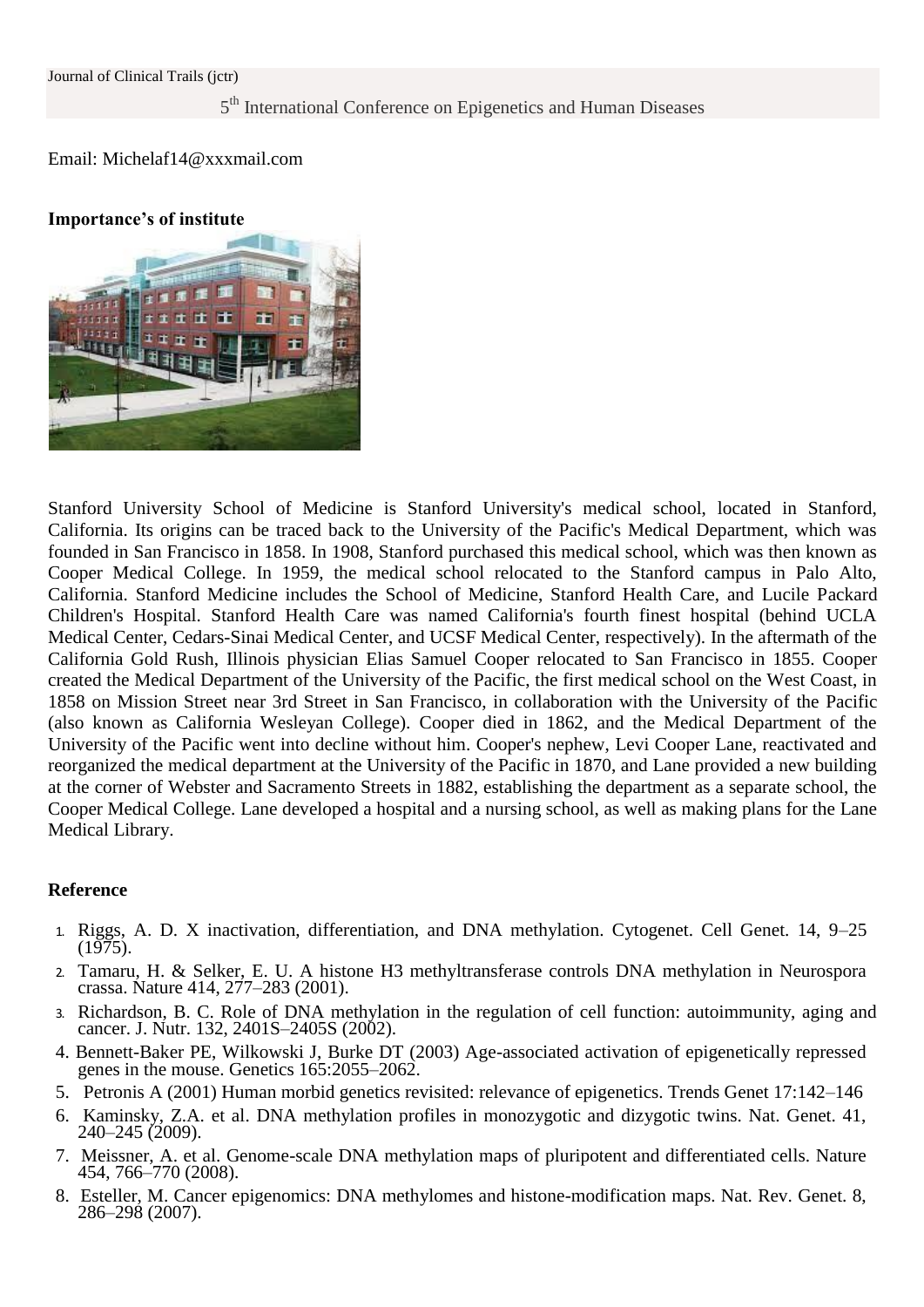- 9. Kacem, S. & Feil, R. Chromatin mechanisms in genomic imprinting. Mamm. Genome 20, 544–556 (2009).
- 10. Esteller, M. Epigenetic gene silencing in cancer: the DNA hypermethylome. Hum. Mol. Genet. 16 Spec No 1, R50–R59 (2007).
- 11. Kuroda, A. et al. Insulin gene expression is regulated by DNA methylation. PLoS ONE 4, e6953 (2009).
- 12. Doi, A. et al. Differential methylation of tissue- and cancer-specific CpG island shores distinguishes human induced pluripotent stem cells, embryonic stem cells and fibroblasts. Nat. Genet. 41, 1350–1353 (2009).
- 13. Van Steensel, B. & Dekker, J. Genomics tools for unraveling chromosome architecture. Nat. Biotechnol. 28, 1089–1095 (2010).
- 14. Berman, B.P., Weisenberger, D.J. & Laird, P.W. Locking in on the human methylome. Nat. Biotechnol. 27, 341–342 (2009).
- 15. Laird, P.W. Principles and challenges of genome-wide DNA methylation analysis. Nat. Rev. Genet. 11, 191–203 (2010).